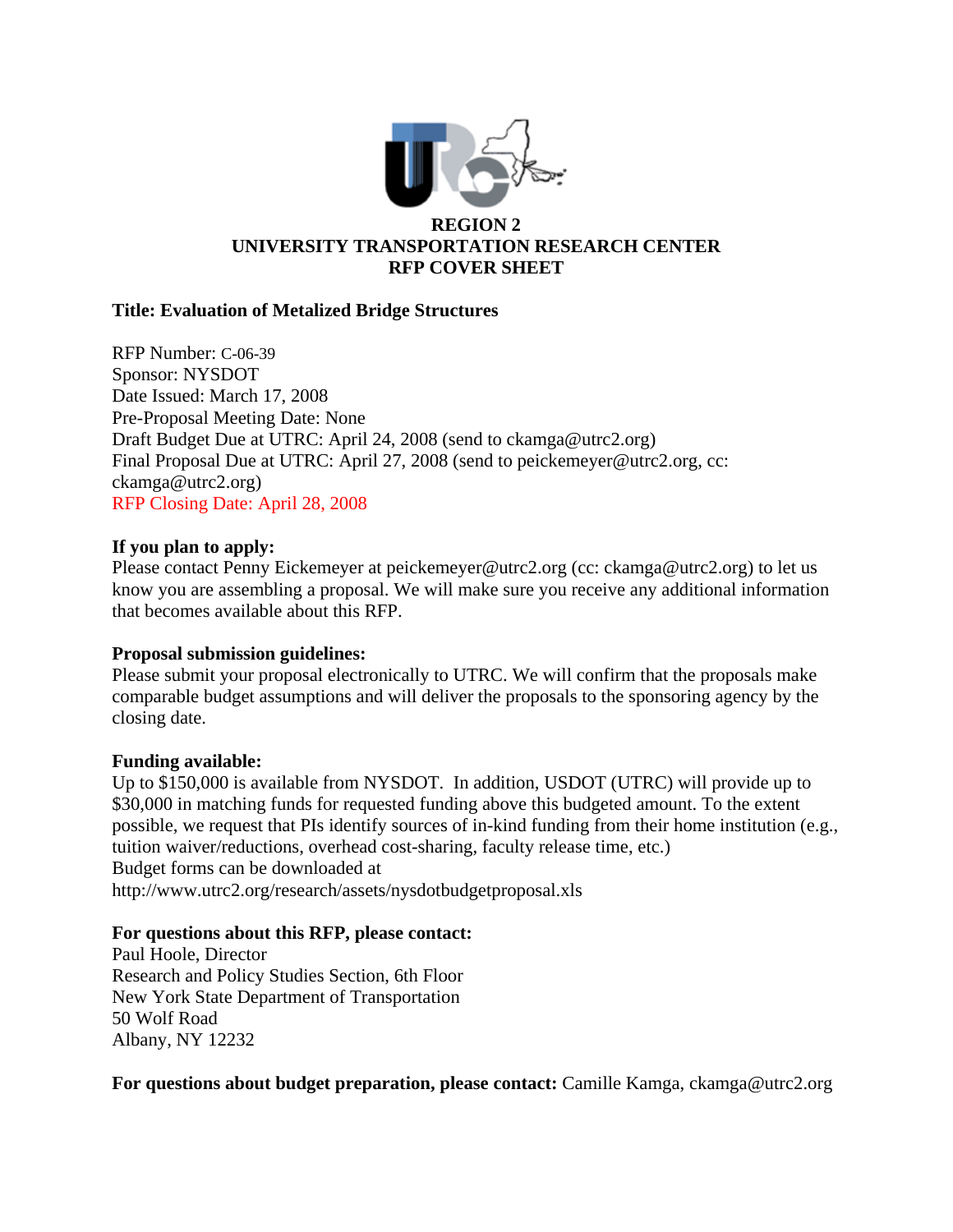# **Request for Proposals SPR # C-06-39: Evaluation of Metallized Bridge Structures March 17, 2008**

### **RESEARCH PROBLEM STATEMENT**

The New York State Department of Transportation (NYSDOT) has traditionally used, and continues to use, liquid applied coating systems (paint) on its bridges for protection against corrosion and, as a secondary benefit, aesthetics. Such systems are expected to yield a service life of 15 years prior to maintenance. Thermal sprayed metallic coatings, also referred to in the industry as metallizing, have recently been employed by NYSDOT and various other facility owners to provide long-term corrosion protection to their structures, often lasting upwards of 35 years of service.

This research project will investigate the performance of metallized coatings on bridges owned by NYSDOT and the NYS Thruway Authority (NYSTA) to determine its field performance, cost, and viability as a standard corrosion protection system for use by the Department either as a shop-applied system, field-applied system, or both. The aesthetic aspects of metallizing will also be investigated.

### **OBJECTIVES**

To generate a report that provides a clear, professional assessment of the engineering, economic and aesthetic aspects of thermal-sprayed metallic coatings (metallizing) as used for corrosion-protection on bridges in New York State within the past 10 years, and if such assessment is positive in nature, such report shall include specifications for the metallizing of structural steel in shop and field environments.

# **PROPOSED RESEARCH TASKS**

Possible Tasks:

- Perform literature search yielding a concise history of metallizing, including its use on bridges.
- Review specifications, scope of work, contract documents, inspection reports and any other relevant documentation for projects that performed metallizing on bridge structures, along with the attached list of bridges described by identification number, owner, and feature carried/feature crossed.
- Research the cost of metallizing and all of its associated activities.
- Perform hands-on inspection of bridges provided in the scope, to determine and report on the condition of the thermal-sprayed (metallized) coating system. (NYSDOT will provide a list of physical parameters to be checked, along with any suggested by the consultant.) Inspection should assess the performance of the coating. The NYSDOT Research Project Manager shall be contacted prior to the field inspections so that the NYSDOT Technical Working Group (TWG) may schedule a field visit to the bridges being inspected.
- Perform a field visit (with the TWG) to a shop that does metallizing.
- Interview facility-owner, engineers-in-charge, inspectors, contractors and shops that applied the system; obtain and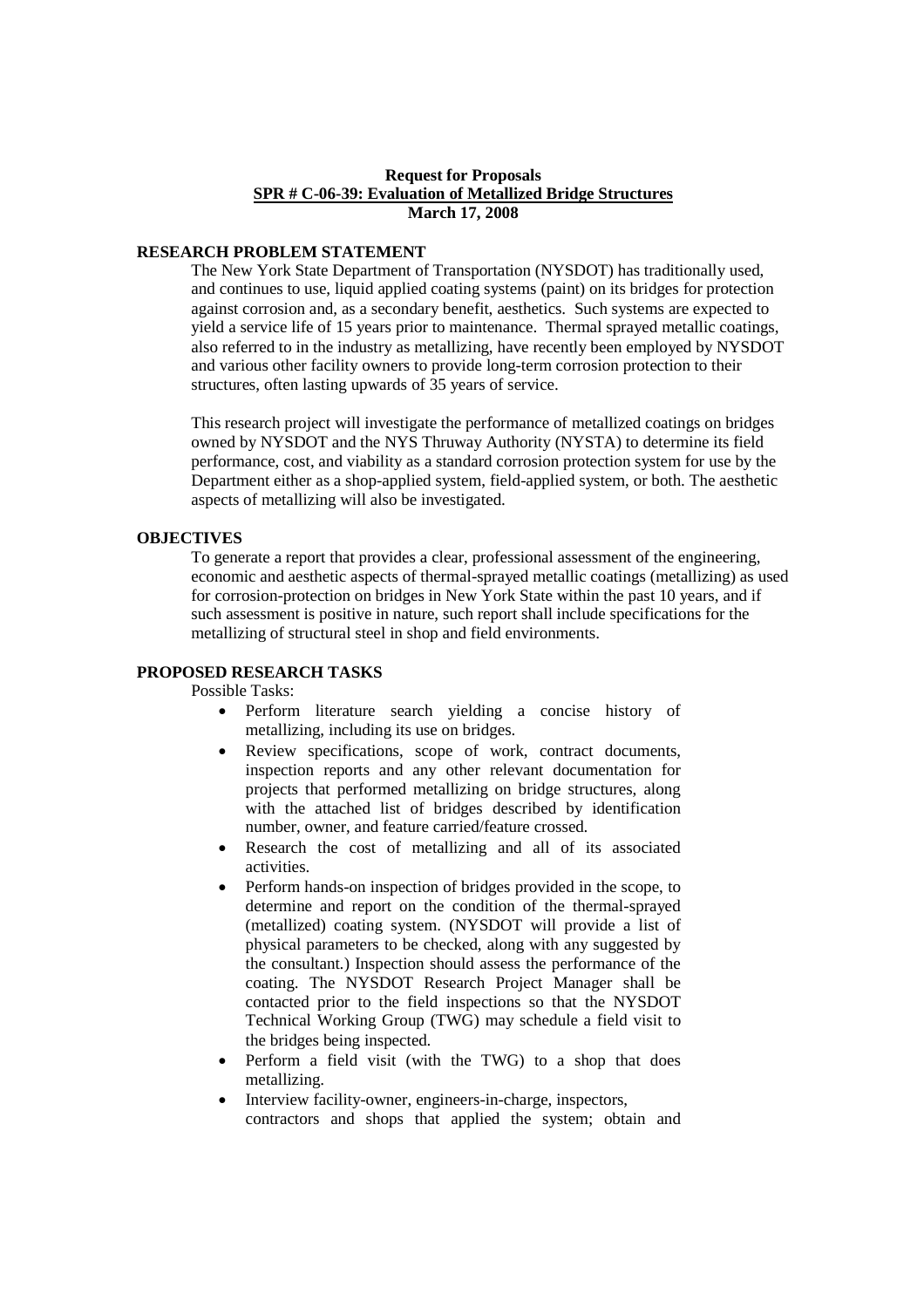document their opinion of the metallizing work with regards to specifications, application, containment, blasting, etc.

- Report on any technical faults/issues with specifications used, materials, equipment, containments, methodology, etc. for these metallizing applications from both the owner and contractor perspectives.
- Hold Quarterly meetings with the TWG at NYSDOT Main Office at 50 Wolf Road, Albany, NY. A presentation on the progress of work and milestones achieved shall be delivered at these meetings.

### **RESEARCH PRODUCTS**

- Research Report summarizing the results of the research tasks
- Specifications for metallizing structural steel if the results of research are positive
- Expected cost of using these specifications on a trial project.
- Recommended professional criteria/certification program for metallizers performing metallizing on bridge structures

### **URGENCY / EXPECTED BENEFITS**

The cost of doing coatings work on NYSDOT, NYSTA and other agency bridges increased exponentially after lead paint was outlawed in the late 1980's, along with corresponding increases in job complexity and public & environmental impact. In addition, the Department and other agencies have had to contend with repeated changes in laws that have consistently lowered the maximum volatile organic compound (VOC) content of architectural industrial coatings (AIMs) used to coat bridges. These changes have resulted in approved (Qualified) product lists that change often, resulting in repeated, expensive re-evaluations of coatings to maintain a populated list. *Consequently, the Department and other agencies have been forced to continuously seek technologies that provide the greatest return and lowest impact when it comes to corrosion-control on its structures*.

New technologies have emerged which seem to indicate that long-term corrosion protection strategies such as metallizing are more affordable than ever before for use on structural steel. It falls within the goals of NYSDOT, NYSTA, and other agencies to investigate metallizing at this time to determine if it indeed provides an economical alternative to standard coating systems that exhibit much shorter service lives.

#### **FUNDING**

\$150,000 has been budgeted for this project, exclusive of administrative fees. New York State believes this is a reasonable estimate for the total cost of the work being requested.

The net cost to New York State is one of the selection criteria. When compared to competing proposals, a proposal that requires fewer New York State dollars will receive a higher score on the cost component of the selection criteria. The value of New York State funds required could be reduced through efficiencies (fewer hours per task and/or lower cost per hour) or through cost-sharing where other funds substitute for New York State funds.

Proposals with a New York State cost over the budgeted amount will also be considered, provided the New York State cost, exclusive of administrative fees, does not exceed the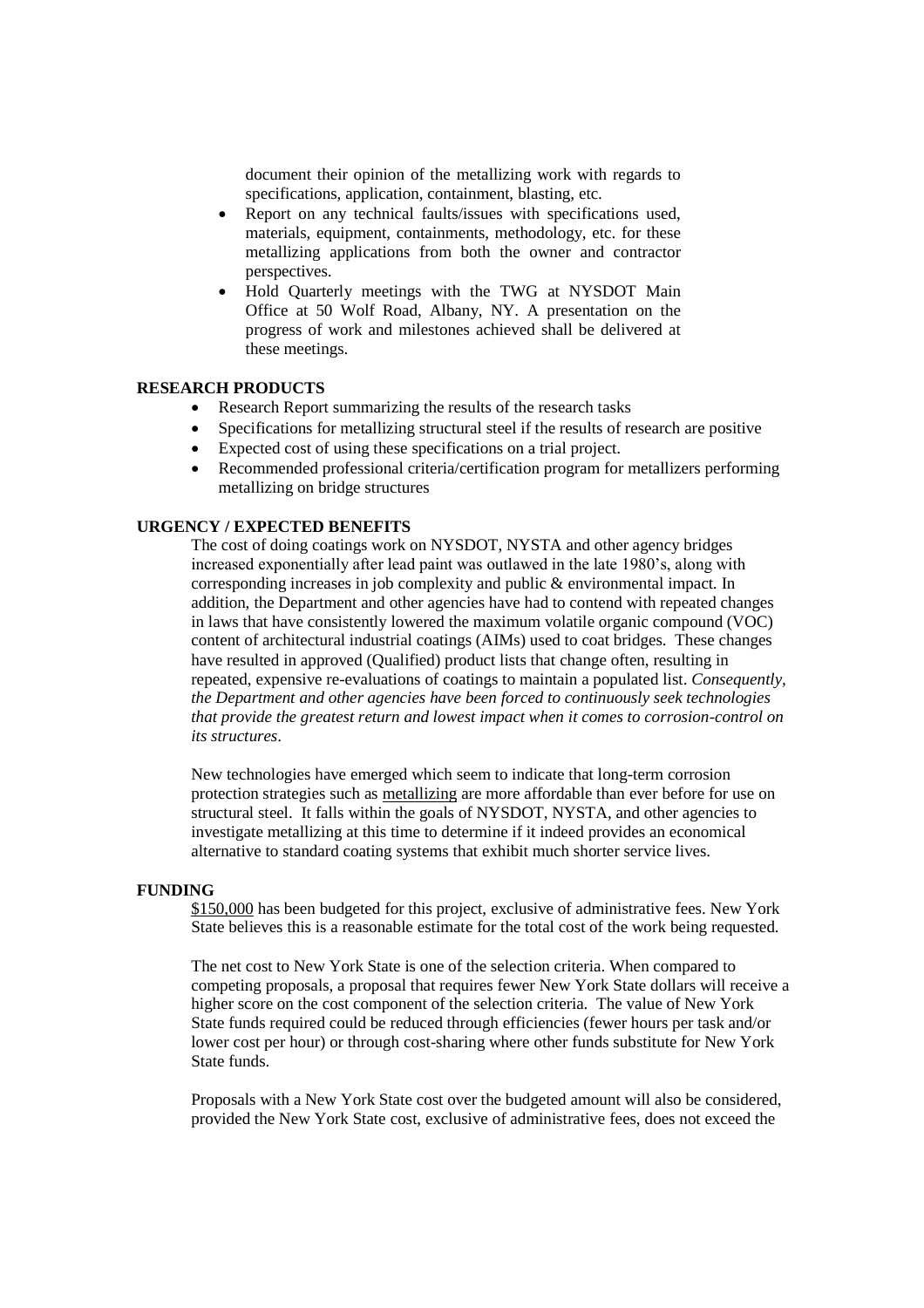budget estimate by more than 10%. (Note: Cost-sharing funds may increase the total project cost further.)

### **RESEARCH PERIOD**

One Year

### **SPECIAL NOTES**

- **Proposals are due by close of business, April 28, 2008.** NYSDOT has contracts in place with research consortia. This Request for Proposals is being offered to the members of these consortia only**.** Members should submit proposals through the administrators of these consortia. The receipt of a pdf copy of the proposal by NYSDOT on or before the above due date is satisfactory, providing six (6) hard copies follow within a week.
- **The designated contacts for this solicitation are Paul Hoole and Deborah Mooney**. Questions seeking clarification on the RFP will be accepted up to two weeks prior to the due date for proposals and should be e-mailed to: phoole@dot.state.ny.us **and** dmooney@dot.state.ny.us [See special note on Lobbying Law.]
- Lobbying Law: Principal Investigators should be familiar with and follow the requirements of New York State (the Compliance Procurement Lobbying Law of 2005) with regard to consultant contract procurement. Information can be found on the NYSDOT web site (www.NYSDOT.gov) under "Business Center," then "Consultants," then "Non-Architectural Engineering," then Active Solicitations."

In particular, please note that communications between Contractors, Consultants/Principal Investigators, and Vendors with the Department are restricted during the period of time when services for more than \$15,000 have been requested (Request for Proposals issued), up until the time when the Consultant is selected. During this time communications, where *a reasonable person would infer that the communication was intended to influence the procurement*, should be limited to Department staff identified in the solicitation as "designated contact."

Any communication with an employee, who is not a designated contact which is intended to influence the solicitation, could result in the outside party being prohibited from competing for the solicitation. A second violation will ban the Consultant/Principal Investigator from competing for any Department solicitation for four years.

- Proposals should indicate direct and indirect costs, hourly rates and hours by task, travel costs, and material costs to assist NYSDOT in understanding how the total cost for the work was estimated. The winning proposal will result in a fixed cost contract based on details provided.
- Please provide a budget chart which shows for each task the deliverable and cost. Task headings in the Budget Chart are to match the scope task headings.
- Please include a Gantt Chart, showing the duration (start to finish) for each task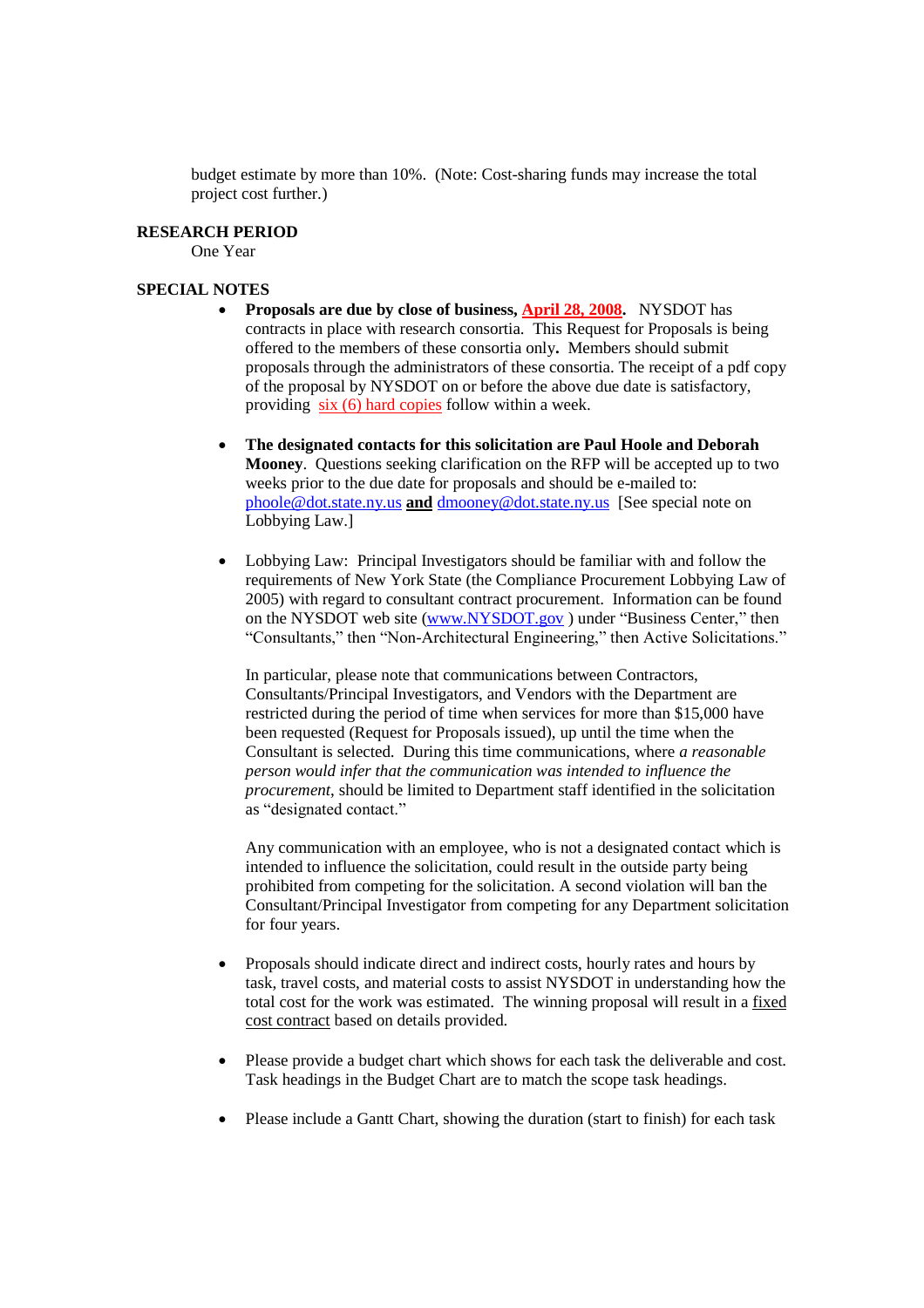in terms of months (i.e. Month 1, Month 2, etc) since the actual start date is an estimate.

- If the proposal involves a joint venture or sub-consultants, it must be clear as to how tasks will be distributed or shared in the scope of work.
- Proposals, where the New York State costs total more than 10% over the budgeted cost, will not be considered for selection. If a potential Principal Investigator believes the research cannot be reasonably conducted without an increase in the budget, he or she should write to:

Paul Hoole, Director Research and Policy Studies Section, 6th Floor New York State Department of Transportation 50 Wolf Road, Albany, NY 12232

If a sufficient number of potential Principal Investigators indicated in writing that they believe the research cannot be reasonably conducted within the funding constraints specified and there are only a limited number of proposals submitted within the funding constraints, New York State reserves the option of not proceeding with the work or revising the budget estimate and issuing a new Request for Proposals.

 The final report on the research will be expected to contain, as a minimum, the information described in Attachment A, *Requirements for the Final Report*.

# **CRITERIA FOR SELECTION**

### **Expertise / Understanding / Approach (**Weight: 65%)

Expertise: What is the extent of the relevant experience of the Principal Investigator? What is the extent of the relevant experience of others who will be involved in the research?

Understanding of the Problem: Does the proposal reflect an understanding of the problem and its relevance to New York State? Does the proposal reflect an understanding of existing data and the current state of knowledge in New York State?

Approach: Is the proposed approach clear, especially in how it will build upon and enhance the state of knowledge in New York State? Will it yield the deliverables called for in the RFP? Does the approach show insight that will lead to results that will sufficiently assist New York State in addressing the problem? Is the proposed approach practical given the schedule and total budget? Will the proposed research draw upon all critical sources of pertinent information?

# **Investigator(s) Previous Experience with Similar Projects** (Weight 15%)

Successful completion of previous projects by the Investigator(s) will be considered. These projects should be in the area of expertise required for successful completion of this project, such as bridge inspection, coatings, and corrosion control.

**Cost to New York State** (Weight 20%; must be 20% or more) The lower the New York State cost, the greater consideration a proposal will receive.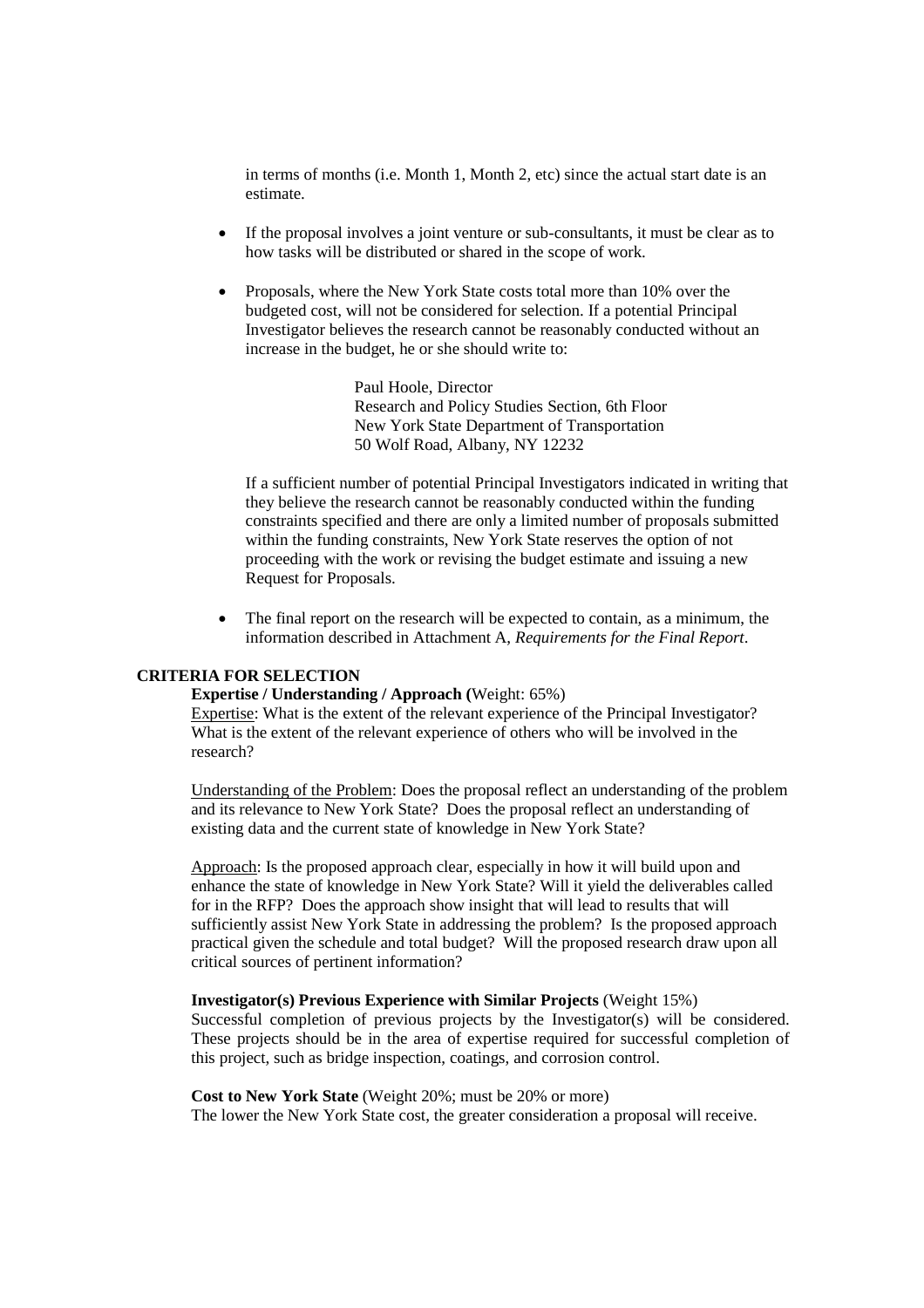#### Attachment A

# **Requirements for the Final Report**

**Copies of Report** – Fifteen (15) copies of a bound final report shall be provided at the conclusion of the research study. A pdf copy of the report is required as well.

### **Required Organization for the Final Report**

Title Page - that contains:

- the research number assigned by Policy and Strategy Division;
- the name of the research study as stated in the contract;
- $\bullet$  the words "Final Report";
- $\bullet$  the date (month  $\&$  year) the final report is finalized;
- $\bullet$  the name(s) of the consultant(s) / principal investigator(s), along with the name of the organization(s) they represent and their address(es); and,
- if the report has a security classification, it shall be noted on the title page.

### Disclaimer - as follows:

# **DISCLAIMER**

The contents of this report reflect the views of the author who is responsible for the facts and accuracy of the data presented herein. The contents do not necessarily reflect the official views or policies of the New York State Department of Transportation, the United States Department of Transportation, or the Federal Highway Administration. This report does not constitute a standard, specification, regulation, product endorsement, or an endorsement of manufacturers.

### Form DOT F 1700.7 – A copy of USDOT form DOT F 1700.7

### Executive Summary

Introduction –a discussion of the problem, its background, a concise history of research previously completed on the topic, and a discussion of what NYSDOT policies, procedures, and practices are currently in place related to the research topic.

Research Method –a description of the methods used in conducting the research

Findings and Conclusions – a discussion on the analysis of the data (findings) and the conclusions reached based on the findings. Suggestions for additional research, if appropriate, would appear in this section.

Statement on Implementation  $-$  the statement shall discuss the potential for implementation, along with what resources and actions will be required to have the benefits of the research fully achieved.

Appendices  $-$  as appropriate